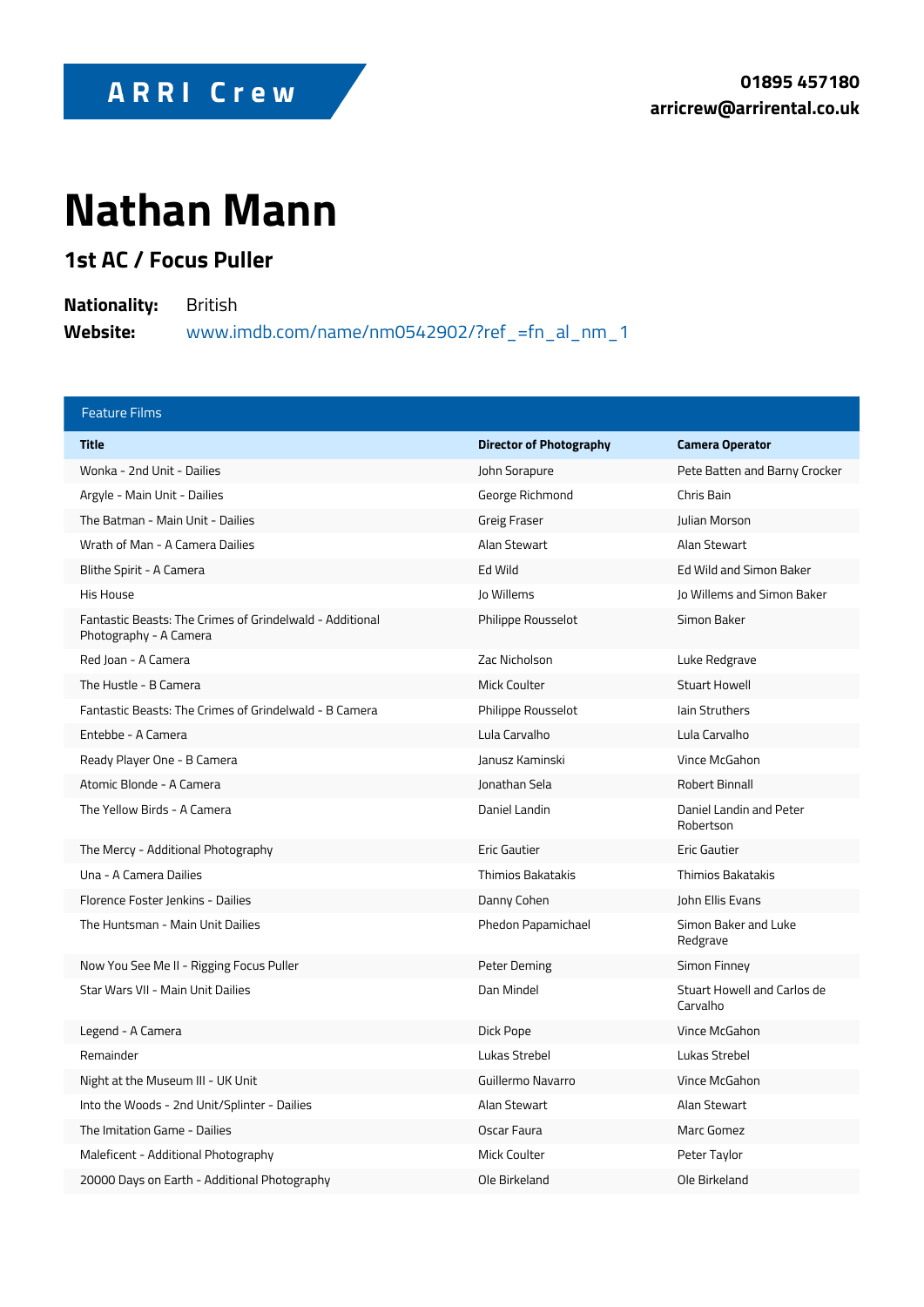| <b>Title</b>                                       | <b>Director of Photography</b> | <b>Camera Operator</b> |
|----------------------------------------------------|--------------------------------|------------------------|
| A Little Chaos - B Camera                          | Ellen Kuras                    | Stuart Howell          |
| World War Z - Additional Photography               | <b>Ben Seresin</b>             | Chas Bain              |
| Jack Ryan - Dailies                                | Haris Zambarloukos             | Hamish Doyne-Ditmas    |
| Fast and Furious VI - Dailies                      | Stephen F. Windon              | Chas Bain              |
| The Counselor - Dailies                            | Dariusz Wolski                 | <b>Julian Morson</b>   |
| Hummingbird - Dailies                              | <b>Chris Menges</b>            | Julian Morson          |
| Trance - Additional Photography                    | Anthony Dod Mantle             | Simon Tindell          |
| Singularity - A Camera UK Unit                     | <b>Mick Coulter</b>            | David Worley           |
| Les Miserables - Splinter Unit                     | Danny Cohen                    | Zac Nicholson          |
| <b>Under The Skin</b>                              | Daniel Landin                  | <b>Stuart Howell</b>   |
| Jack the Giant Killer - 2nd Unit                   | Mike Brewster                  | <b>Stuart Howell</b>   |
| Women in Black - A Camera                          | Tim Maurice-Jones              | Julian Morson          |
| Monte Carlo - A Camera                             | <b>Jonathon Brown</b>          | Stuart Howell          |
| <b>Chalet Girl</b>                                 | Ed Wild                        | Ed Wild                |
| Oranges and Sunshine - UK Unit                     | Denson Baker                   | Denson Baker           |
| The Boat That Rocked - 2nd Unit                    | Martin Kenzie                  | <b>Martin Kenzie</b>   |
| Jasim - A Camera                                   | Ed Wild                        | <b>Stuart Howell</b>   |
| Push - B Camera                                    | Peter Sova                     | Luke Redgrave          |
| Bond 22 - VFX                                      | Roberto Schaeffer              | Various                |
| Bourne Ultimatum - B Camera Additional Photography | Oliver Wood                    | <b>Stuart Howell</b>   |
| 28 Weeks Later - A Camera                          | Enrique Chidiak                | <b>Julian Morson</b>   |
| History Boys - B Camera                            | Andrew Dunn                    | Gerry Vasbenter        |
| Colour Me Kubrick - B Camera                       | <b>Howard Atherton</b>         | <b>Mike Frift</b>      |
| Creep                                              | Danny Cohen                    | Lewis Buchan           |

## Drama

 $\overline{\phantom{a}}$ 

| <b>Title</b>                        | <b>Director of Photography</b>                      | <b>Camera Operator</b>           |
|-------------------------------------|-----------------------------------------------------|----------------------------------|
| The Peripheral                      | Stuart Howell                                       | Shaun Cobley                     |
| Becoming Elizabeth                  | Adolpho Veloso                                      | Adolpho Veloso                   |
| The Crown IV - King Unit - A Camera | Stuart Howell                                       | Stuart Howell and Chris Bain     |
| The Crown III - Queen Unit          | Fabian Wagner and Frank<br>Lamm                     | Nic Milner and Fabian Wagner     |
| The Crown II - King Unit            | Stuart Howell                                       | Nic Milner                       |
| Will - Pilot - A Camera             | Erik Wilson                                         | Stuart Howell                    |
| The Crown - 2nd/Splinter Unit       | Adriano Goldman, Ole<br>Birkeland and Stuart Howell | Jain Struthers and Ole Birkeland |
| Odyssey - Morocco Unit              | Stuart Dryburgh                                     | Stuart Howell                    |
| Fleming                             | Ed Wild                                             | Stuart Howell                    |
| Wallander - Series II - Ep 1 & 3    | Igor Martinovic                                     | Igor Martinovic                  |
| House of Saddam                     | Florian Hoffmeister                                 | Florian Hoffmeister              |

| <b>Commercials</b> |                         |                           |
|--------------------|-------------------------|---------------------------|
| <b>Title</b>       | Director of Photography | <b>Production Company</b> |
| Irn Bru            | Fabian Wagner           | Another Film Co           |